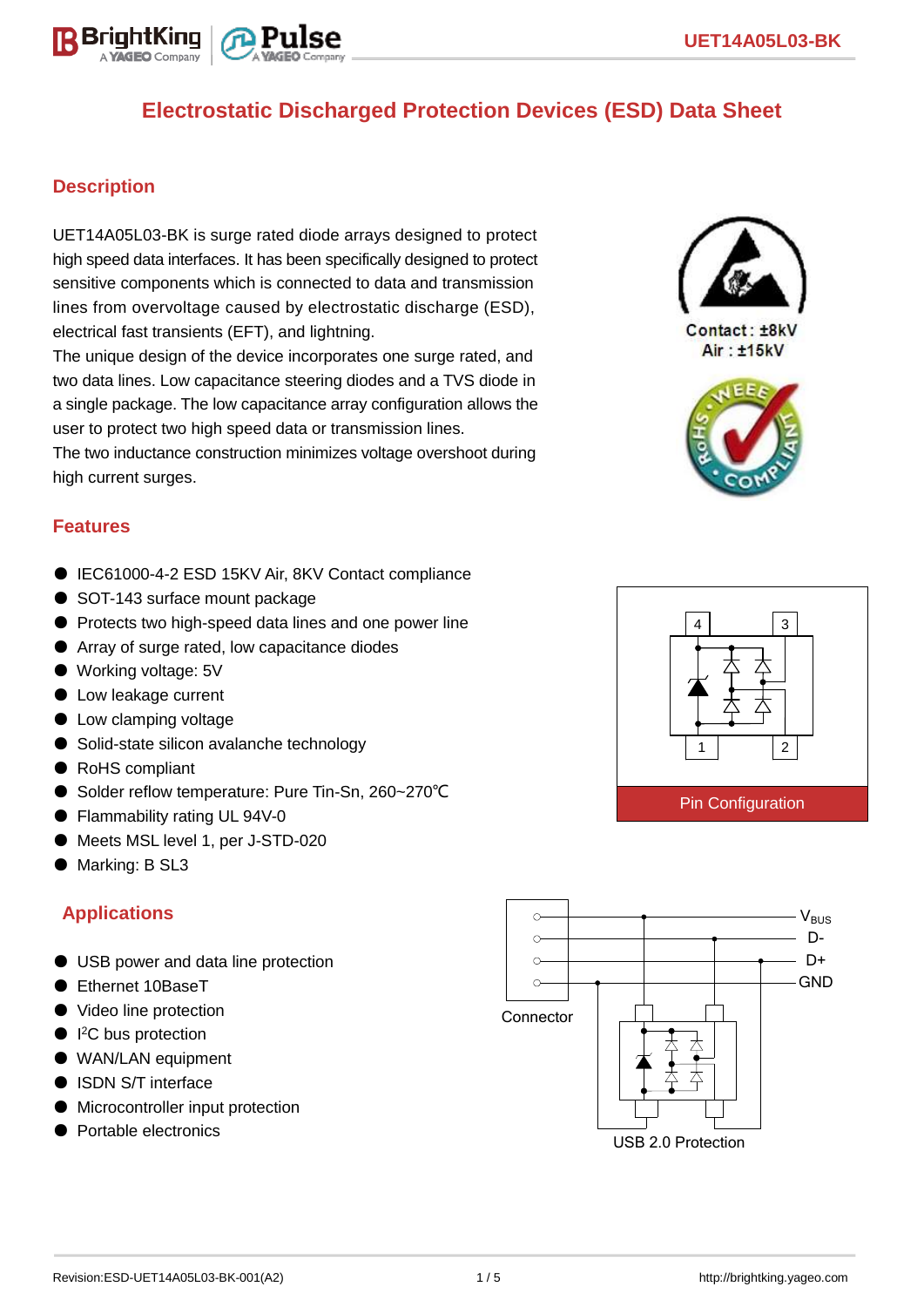

### **Maximum Ratings**

| Rating                                | Symbol                                          | Value        | Unit |  |
|---------------------------------------|-------------------------------------------------|--------------|------|--|
| ESD voltage (Contact discharge)       |                                                 | ±8           |      |  |
| ESD voltage (Air discharge)           | <b>VESD</b>                                     | ±15          | kV   |  |
| Storage & operating temperature range | ${\sf T}_{\mathsf{STG}}\,,{\sf T}_{\mathsf{J}}$ | $-55 - +150$ | ∽    |  |

# **Electrical Characteristics (TJ=25**℃**)**

| Parameter                              | Symbol                  | Condition                                      | Min. | Typ. | Max. | Unit   |
|----------------------------------------|-------------------------|------------------------------------------------|------|------|------|--------|
| Reverse stand-off voltage              | <b>V</b> <sub>RWM</sub> |                                                |      |      | 5    | $\vee$ |
| Reverse breakdown voltage              | $V_{BR}$                | $I_{BR}$ =1mA                                  | 6    |      |      |        |
| Reverse leakage current                | <b>I</b> R              | $V_R = 5V$                                     |      |      | 5    | μA     |
| Clamping voltage ( $tp=8/20\mu s$ )    | $V_{\rm C}$             | lep=1A                                         |      |      | 9.8  | V      |
| Clamping voltage ( $tp = 8/20 \mu s$ ) | $V_C$                   | $I_{PP} = 2A$                                  |      |      | 15   | V      |
| Peak pulse current (tp=8/20µs)         | $_{\rm lPP}$            |                                                |      |      | 3    | A      |
| Off state junction capacitance         | $C_{J}$                 | $0Vdc$ , f=1MHz<br>Between I/O<br>pins and GND |      | 0.8  |      | pF     |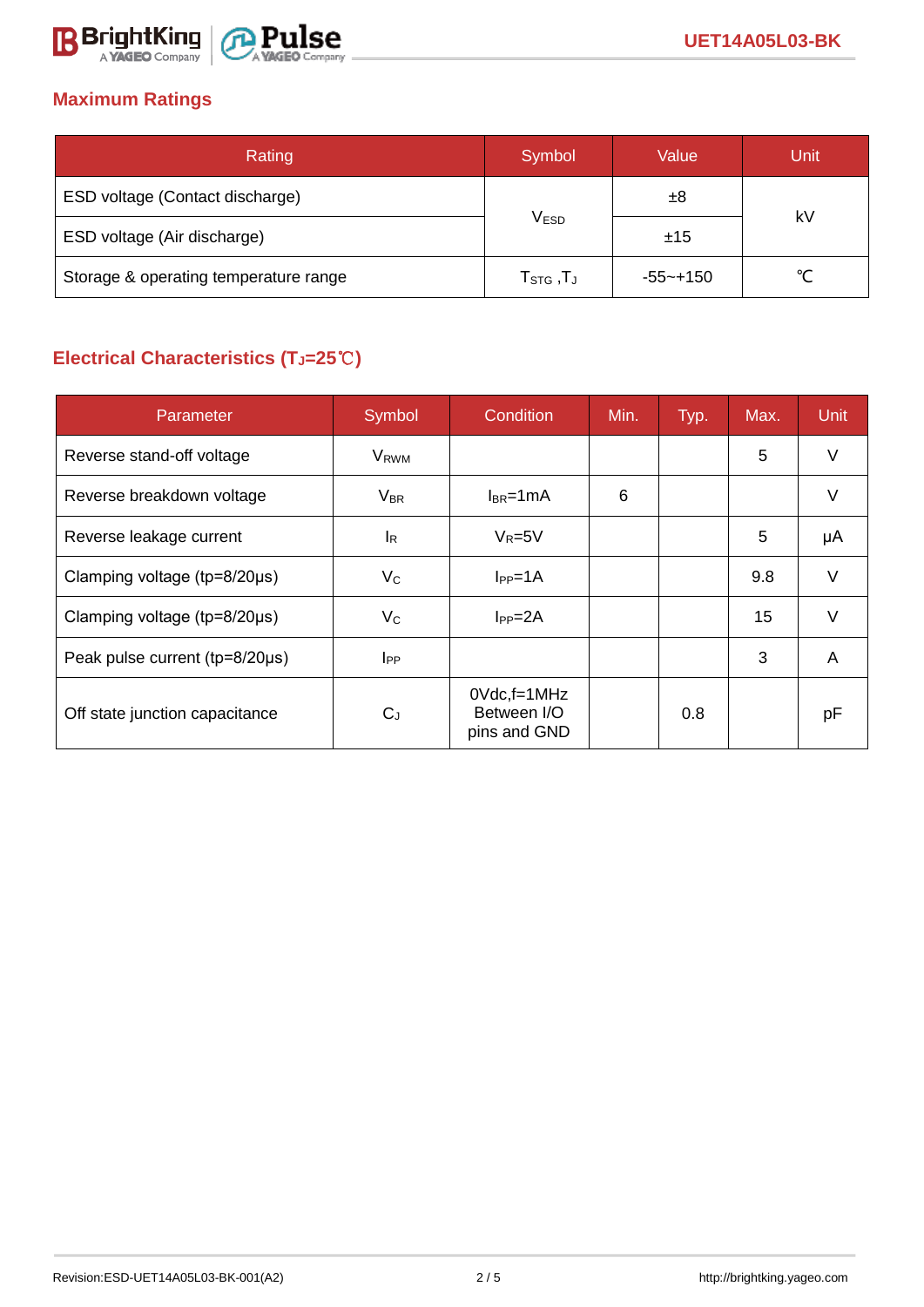

### **ESD Protection Standards**

#### **IEC61000-4-2**

Interfaces of consumer electronic equipment are widely specified according to the International Electrotechnical Commission standard IEC61000-4-2. This standard is not targeted towards particular devices but towards general equipment, systems and subsystems that may be involved in electrostatic discharge. consists of a 150pF capacitor and a 330Ω series resistor representing the counterpart to the Device Under Test (DUT).



### **Human Body Model (HBM, MIL-883E method 3015.7)**

The HBM standard simulates an ESD surge generated by human contact to electronic components.

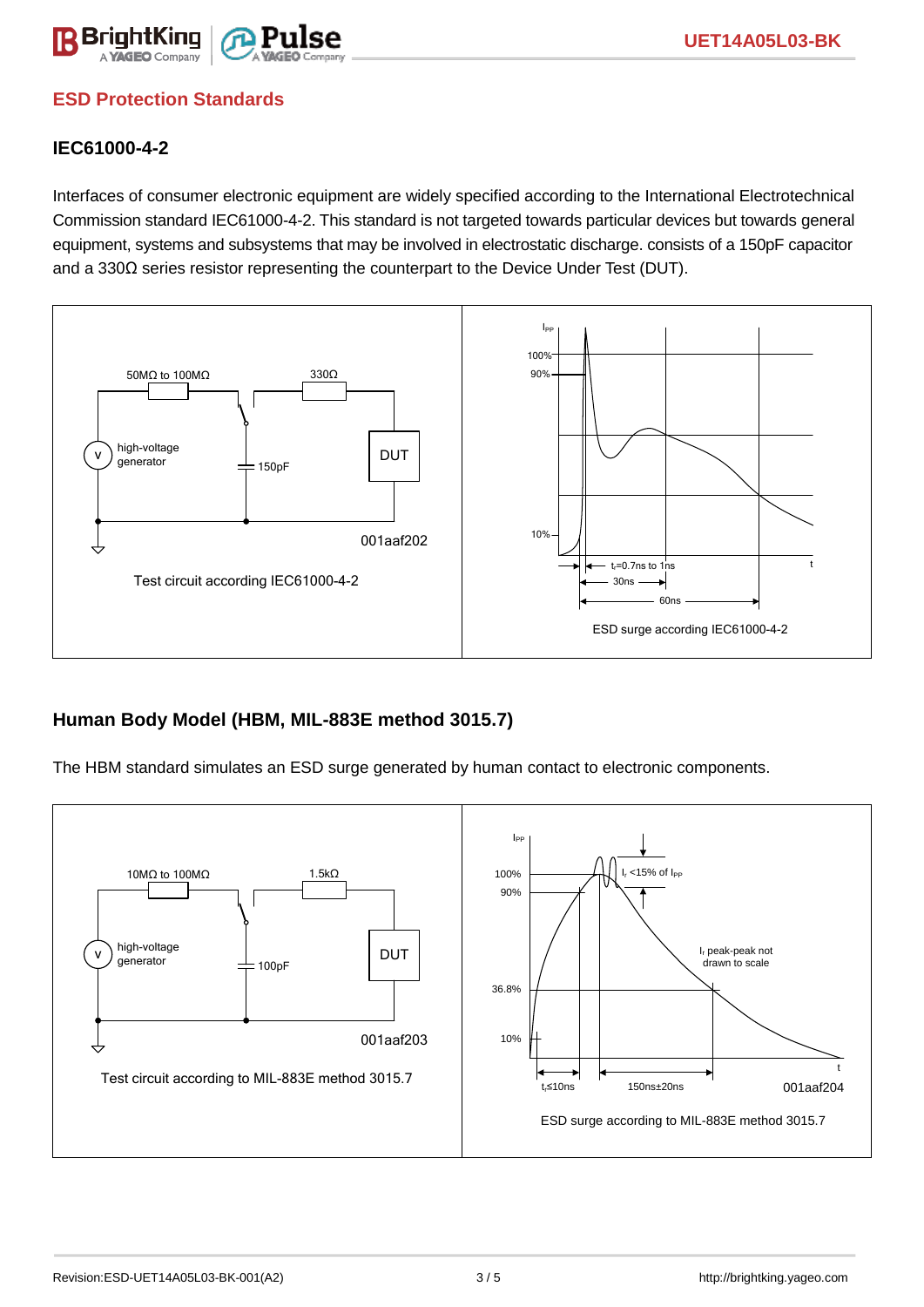

## **Recommended Soldering Conditions**